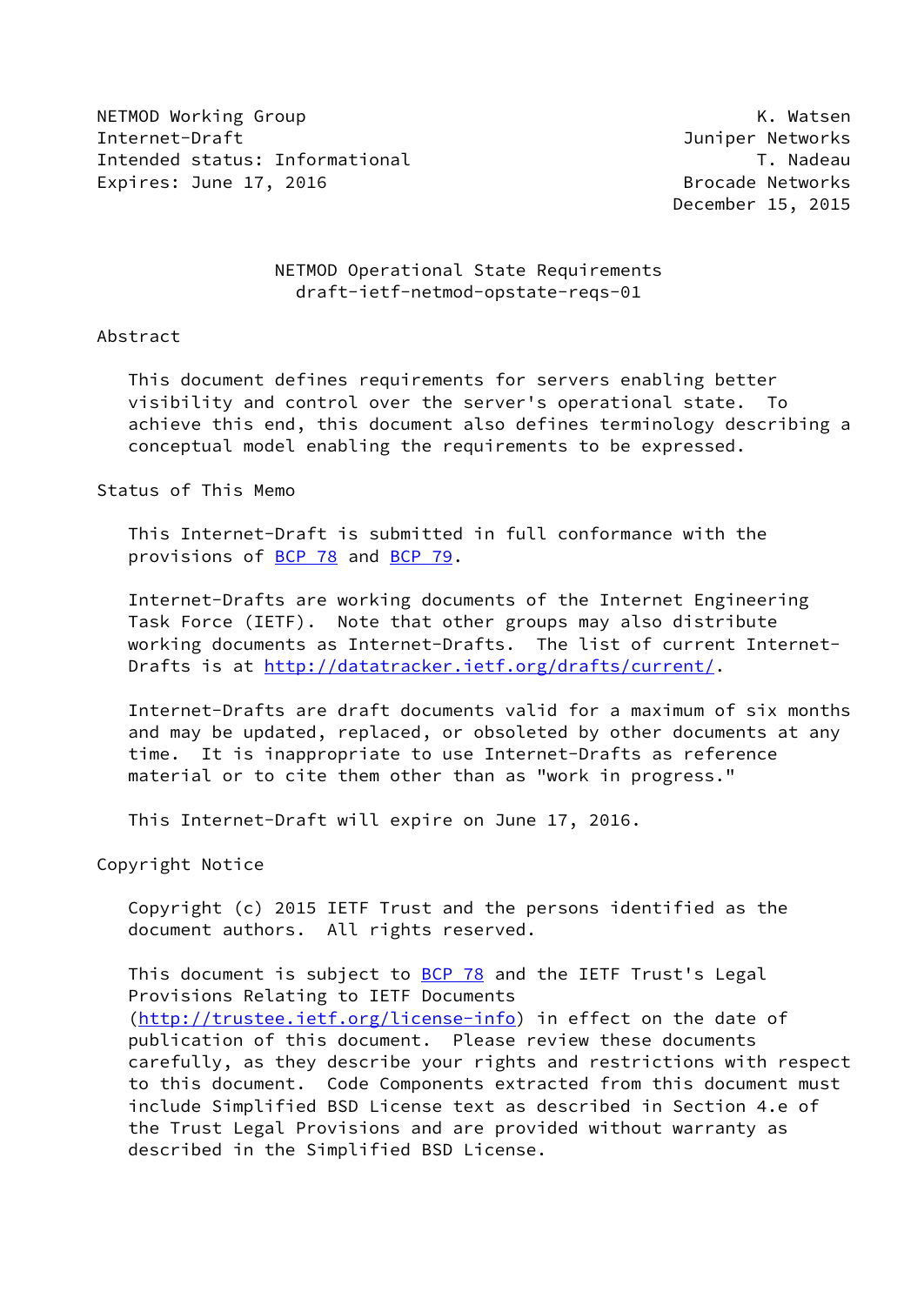## <span id="page-1-1"></span>Internet-Draft NETMOD Operational State Requirements December 2015

# Table of Contents

| 2.                                                              |  |  |                |
|-----------------------------------------------------------------|--|--|----------------|
| 3.                                                              |  |  |                |
|                                                                 |  |  |                |
|                                                                 |  |  |                |
|                                                                 |  |  |                |
| 6.1. Normative References 5                                     |  |  |                |
| 6.2. Informative References 6                                   |  |  |                |
| Appendix A. Relation to Terms Defined in Other Drafts $\dots$ 7 |  |  |                |
| Appendix B. Relation to Requirements in Other Drafts $\dots$ 7  |  |  |                |
|                                                                 |  |  | $\overline{7}$ |
|                                                                 |  |  |                |

#### <span id="page-1-0"></span>[1](#page-1-0). Terminology

 The key words "MUST", "MUST NOT", "REQUIRED", "SHALL", "SHALL NOT", "SHOULD", "SHOULD NOT", "RECOMMENDED", "MAY", and "OPTIONAL" in this document are to be interpreted as described in [RFC 2119 \[RFC2119](https://datatracker.ietf.org/doc/pdf/rfc2119)].

 The term "server" is used throughout this document to refer to what is many times known as the "device", "system", or "network element". This definition is intended to be consistent with the term "server" defined in  $[REC6241]$ , Section 1.1, but free of any association to a particular protocol.

This document defines the following terms:

 Applied Configuration: This data represents the configuration state that the server is actually in. That is, the configuration state which is currently being used by server components (e.g., control plane daemons, operating system kernels, line cards).

> NOTE: The server's ability to report applied configuration accurately may be limited in some cases, such as when the configuration goes through an intermediate layer without an ability to inspect the lower layer.

 Asynchronous Configuration Operation: A configuration request to update the running configuration of a server that is applied asynchronously with respect to the client request. The server MUST update its intended configuration (see term) before replying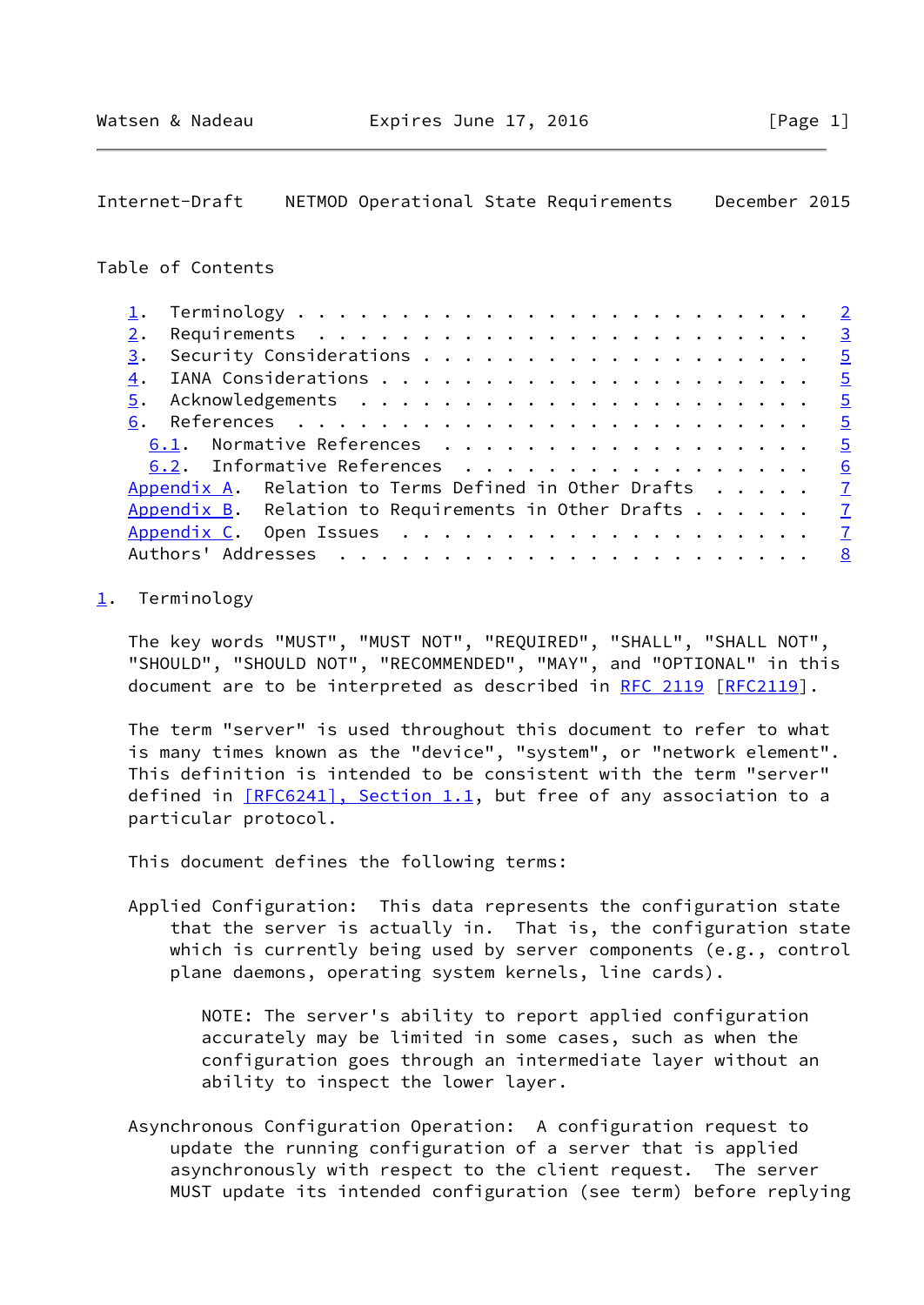to the client indicating whether the request will be processed. This reply to the client only indicates whether there are any errors in the original request. The server's applied configuration state (see term) is updated after the configuration change has been fully effected to all impacted components in the

| Expires June 17, 2016<br>Watsen & Nadeau | [Page 2] |  |
|------------------------------------------|----------|--|
|------------------------------------------|----------|--|

<span id="page-2-0"></span>Internet-Draft NETMOD Operational State Requirements December 2015

 server. Once applied, there MUST be a mechanism for the client to determine when the request has completed processing and whether the intended config is now fully effective or there are any errors from applying the configuration change, which could be from an asynchronous notification or via a client operation.

- Continue On Error: Continue to process configuration data on error; error is recorded, and negative response is generated if any errors occur.
- Derived State: This data represents information which is generated as part of the server's own interactions. For example, derived state may consist of the results of protocol interactions (the negotiated duplex state of an Ethernet link), statistics (such as message queue depth), or counters (such as packet input or output bytes).
- Intended Configuration: This data represents the configuration state that the network operator intends the server to be in, and that has been accepted by the server as valid configuration.
- Operational State: Operational State is the current state of the system as known to the various components of the system (e.g., control plane daemons, operating system kernels, line cards). The operational state includes both applied configuration and derived state.
- Rollback On Error: If an error condition occurs such that part of applying the configuration fails, the server will stop processing the configuration operation and restore the specified configuration to its complete state at the start of this configuration operation.
- Synchronous Configuration Operation: A configuration request to update the running configuration of a server that is applied synchronously with respect to the client request (i.e. a blocking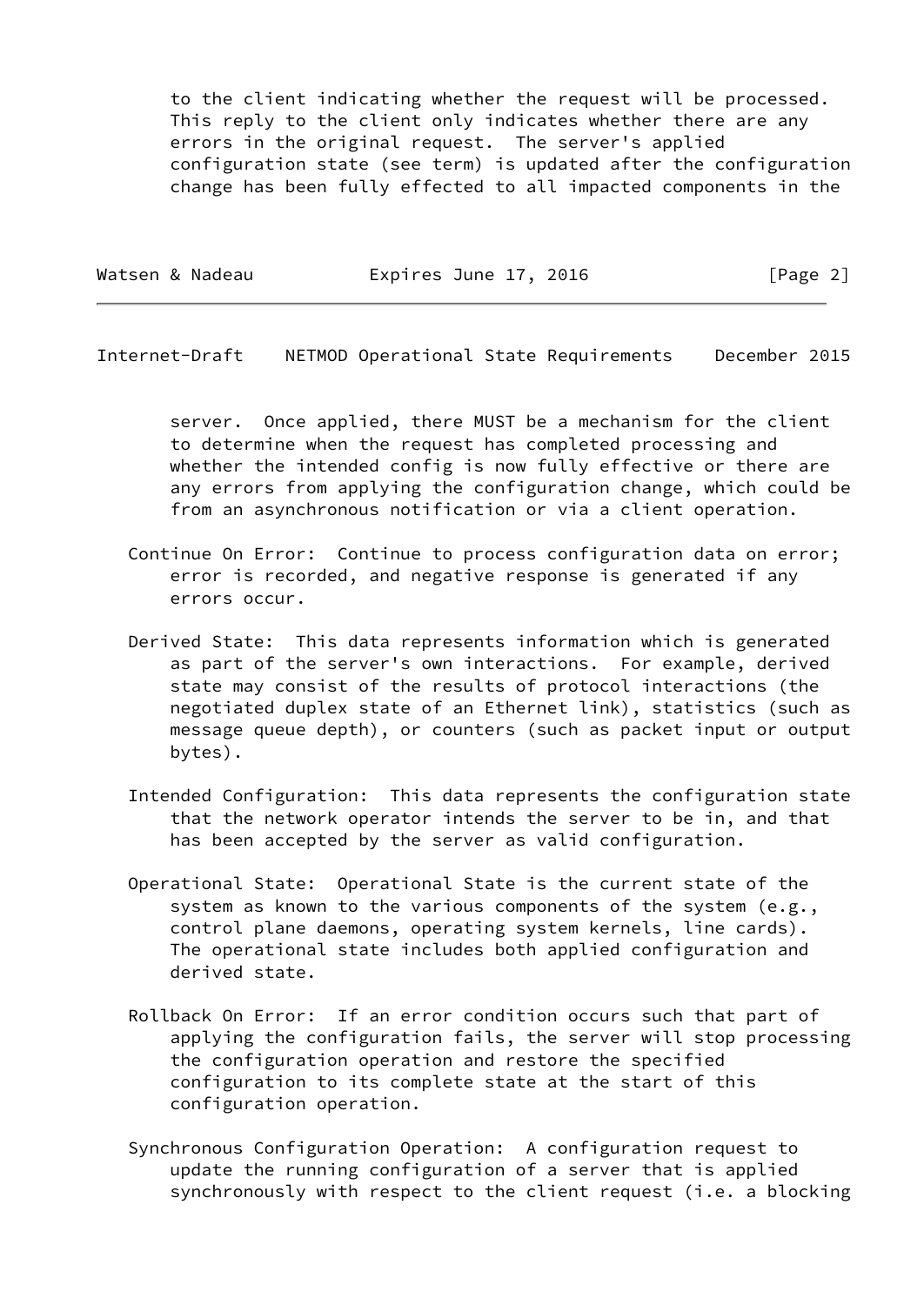call). The server MUST fully attempt to apply the configuration change to all impacted components in the server, updating both the server's intended and applied configuration (see terms), before replying to the client. The reply to the client indicates whether there are any errors in the request or errors from applying the configuration change.

- <span id="page-3-0"></span>[2](#page-3-0). Requirements
	- 1. Ability to interact with both intended and applied configuration

| Watsen & Nadeau | Expires June 17, 2016 | [Page 3] |
|-----------------|-----------------------|----------|
|-----------------|-----------------------|----------|

Internet-Draft NETMOD Operational State Requirements December 2015

- A. The ability to ask the operational components of a server (e.g., line cards) for the configuration that they are currently using. This is the applied configuration (see term).
- B. Applied configuration is read-only
- C. The data model for the applied configuration is the same as the data model for the intended configuration (same leaves)
- D. When a configuration change for any intended configuration node has been successfully applied to the server (e.g. not failed, nor deferred due to absent hardware) then the existence and value of the corresponding applied configuration node must match the intended configuration node.
- 2. Support for both synchronous and asynchronous configuration operations (see terms)
	- A. A server may support only synchronous configuration operations, or only asynchronous configuration operations, or both synchronous and asynchronous configuration operations on a client-specified per-operation basis.
	- B. Servers that support asynchronous configuration operations MAY also provide a verify operation that a client can request from the server to return information regarding the difference between the intended and applied configurations.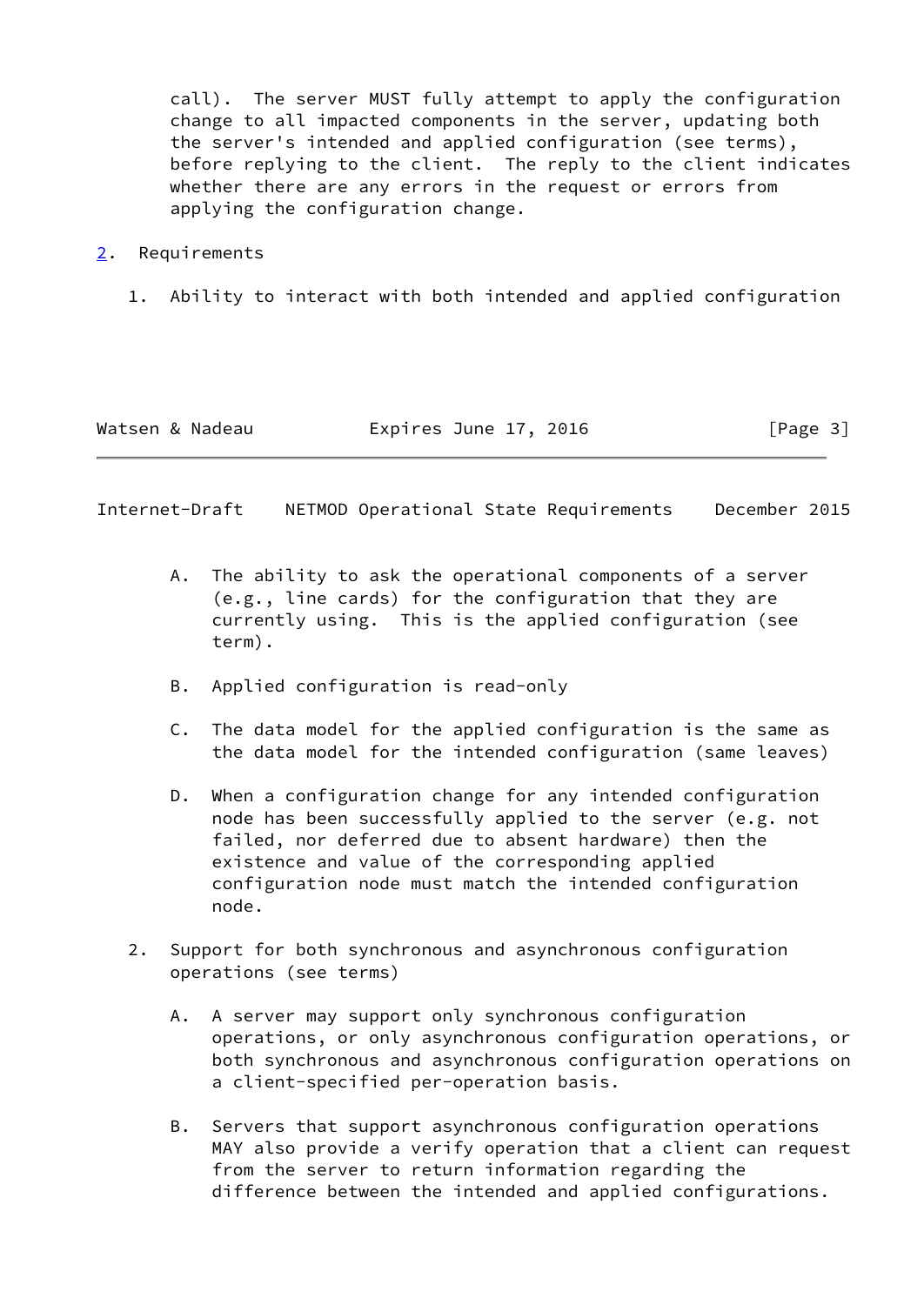- C. The configuration protocol MUST specify how configuration errors are handled. Errors may be handled by "stop on error", "continue on error" or "rollback on error" semantics (see terms). Support for "rollback on error" SHOULD be provided.
- 3. Separation of the applied configuration and derived state aspects of operational state; ability to retrieve them independently and together
	- A. Be able to retrieve only the applied configuration aspects of operational state
	- B. Be able to retrieve only the derived state aspects of operational state
	- C. Be able to retrieve both the applied configuration and derived state aspects of operational state together

|  | Watsen & Nadeau | Expires June 17, 2016 |  | [Page 4] |
|--|-----------------|-----------------------|--|----------|
|  |                 |                       |  |          |

<span id="page-4-1"></span>Internet-Draft NETMOD Operational State Requirements December 2015

- 4. Ability to relate configuration with its corresponding operational state
	- A. Ability to map intended config nodes to corresponding applied config nodes
	- B. Ability to map intended config nodes to associated derived state nodes
	- C. The mappings needs to be programmatically consumable
- 5. Ability for distinct modules to leverage a common model-structure
	- A. Focus on the IETF-defined modules, and ideally provides guidance to other SDOs
	- B. Multiple domain-specific model-structure trees are okay
	- C. Model-structures may be defined in multiple modules with distinct namespaces
- <span id="page-4-0"></span>[3](#page-4-0). Security Considerations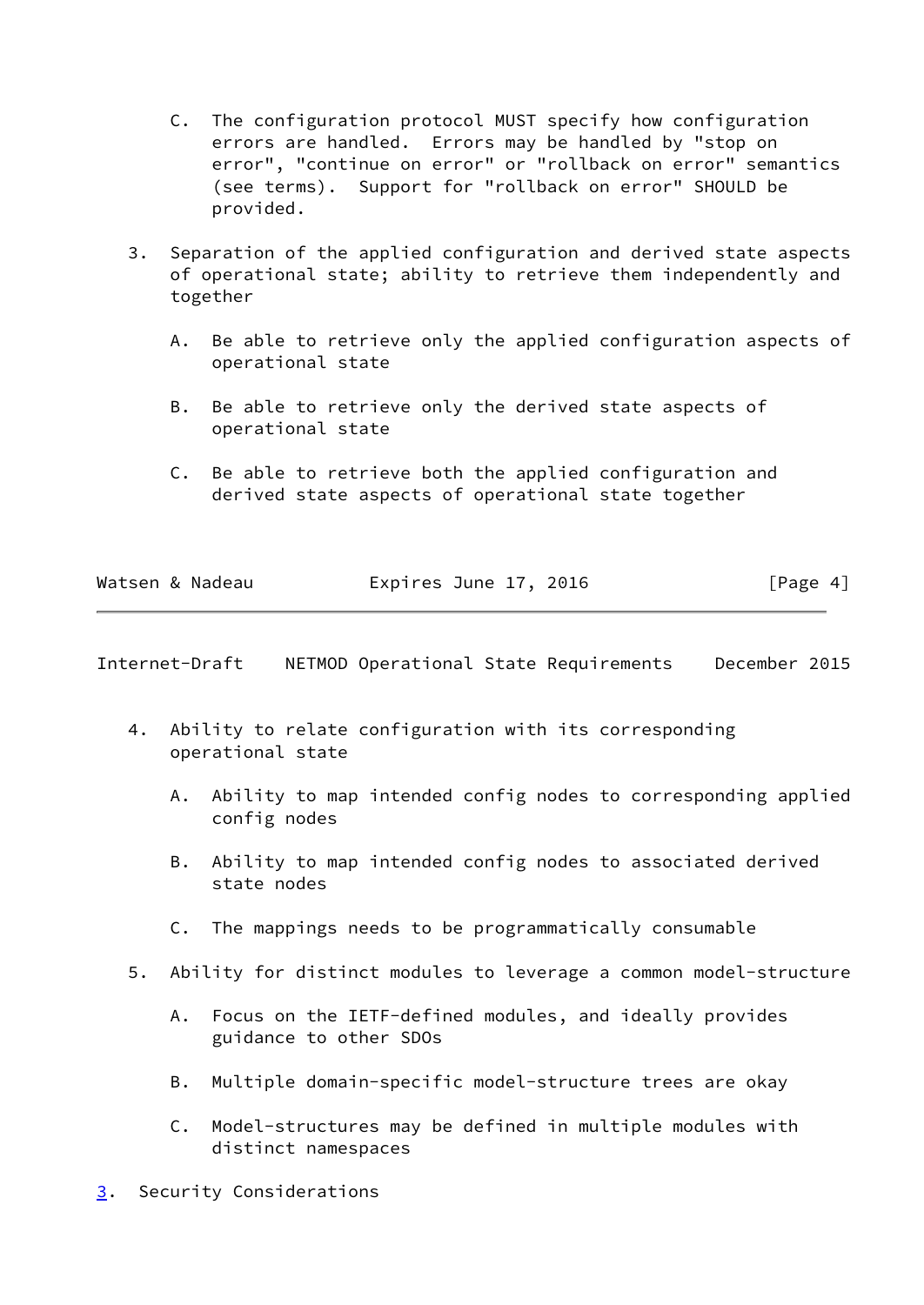None

<span id="page-5-0"></span>[4](#page-5-0). IANA Considerations

None

<span id="page-5-1"></span>[5](#page-5-1). Acknowledgements

 The authors would like to thank the following for contributing to this document (in alphabetic order): Acee Lindem, Andy Bierman, Anees Shaikh, Benoit Claise, Carl Moberg, Dan Romascanu, Dean Bogdanovic, Gert Grammel, Jonathan Hansford, Juergen Schoenwaelder, Lou Berger, Mahesh Jethanandani, Martin Bjorklund, Phil Shafer, Randy Presuhn, Rob Shakir, Robert Wilton, Sterne, Jason.

<span id="page-5-2"></span>[6](#page-5-2). References

<span id="page-5-3"></span>[6.1](#page-5-3). Normative References

 [RFC2119] Bradner, S., "Key words for use in RFCs to Indicate Requirement Levels", [BCP 14](https://datatracker.ietf.org/doc/pdf/bcp14), [RFC 2119](https://datatracker.ietf.org/doc/pdf/rfc2119), DOI 10.17487/RFC2119, March 1997, <<http://www.rfc-editor.org/info/rfc2119>>.

| [Page 5]<br>Expires June 17, 2016<br>Watsen & Nadeau |  |
|------------------------------------------------------|--|
|------------------------------------------------------|--|

<span id="page-5-5"></span>Internet-Draft NETMOD Operational State Requirements December 2015

<span id="page-5-4"></span>[6.2](#page-5-4). Informative References

[\[draft-openconfig-netmod-model-structure-00\]](https://datatracker.ietf.org/doc/pdf/draft-openconfig-netmod-model-structure-00)

 Shaikh, A., Shakir, R., D'Souza, K., and L. Fang, "Operational Structure and Organization of YANG Models", [draft-openconfig-netmod-model-structure-00](https://datatracker.ietf.org/doc/pdf/draft-openconfig-netmod-model-structure-00) (work in progress), 2015, [<https://tools.ietf.org/html/draft](https://tools.ietf.org/html/draft-openconfig-netmod-model-structure-00) [openconfig-netmod-model-structure-00>](https://tools.ietf.org/html/draft-openconfig-netmod-model-structure-00).

[\[draft-openconfig-netmod-opstate-01\]](https://datatracker.ietf.org/doc/pdf/draft-openconfig-netmod-opstate-01)

 Shakir, R., Shaikh, A., and M. Hines, "Consistent Modeling of Operational State Data in YANG", [draft-openconfig](https://datatracker.ietf.org/doc/pdf/draft-openconfig-netmod-opstate-01) [netmod-opstate-01](https://datatracker.ietf.org/doc/pdf/draft-openconfig-netmod-opstate-01) (work in progress), 2015, <[https://tools.ietf.org/html/draft-openconfig-netmod](https://tools.ietf.org/html/draft-openconfig-netmod-opstate-01)[opstate-01>](https://tools.ietf.org/html/draft-openconfig-netmod-opstate-01).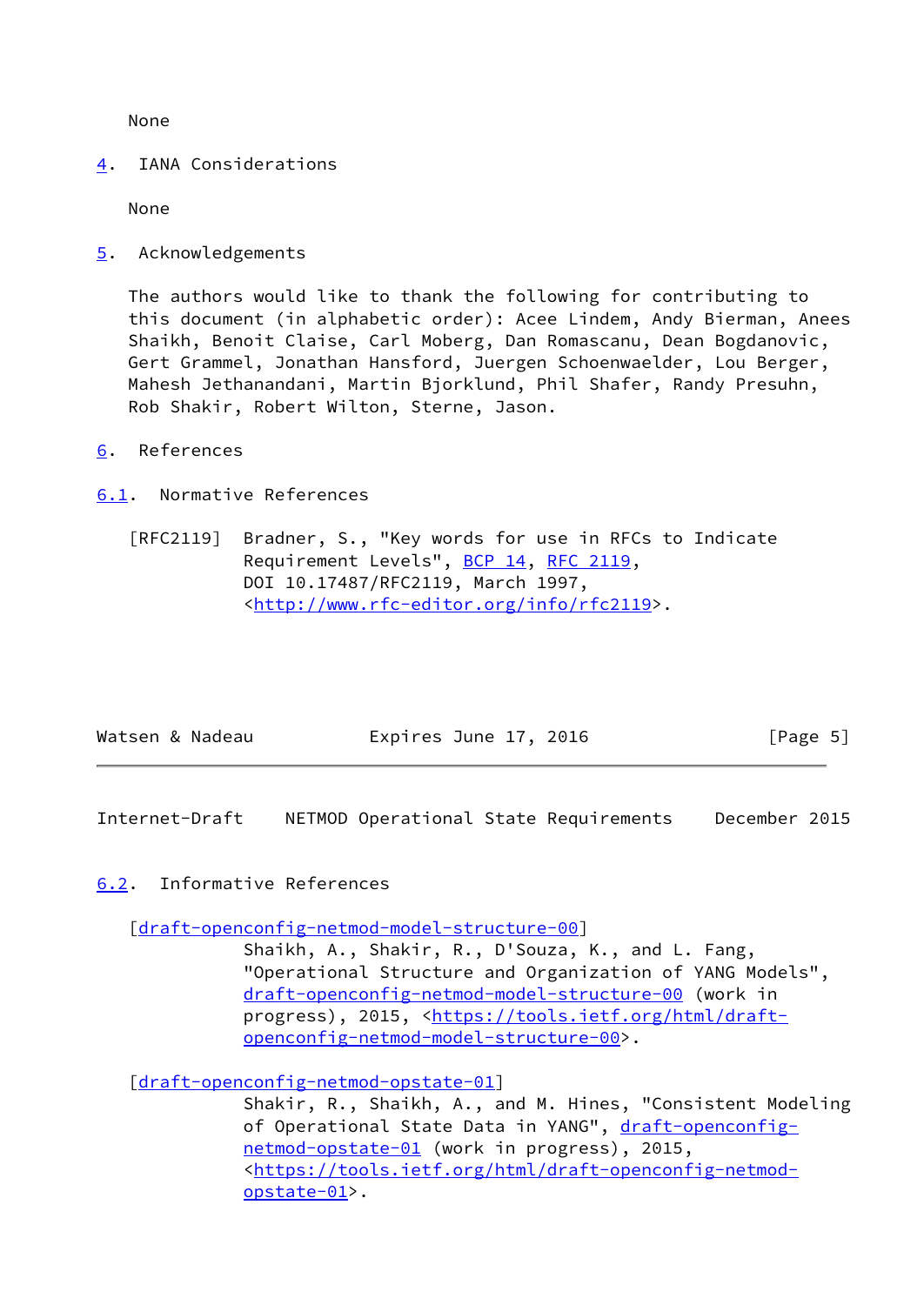[RFC6241] Enns, R., Ed., Bjorklund, M., Ed., Schoenwaelder, J., Ed., and A. Bierman, Ed., "Network Configuration Protocol (NETCONF)", [RFC 6241,](https://datatracker.ietf.org/doc/pdf/rfc6241) DOI 10.17487/RFC6241, June 2011, <<http://www.rfc-editor.org/info/rfc6241>>.

Watsen & Nadeau **Expires June 17, 2016** [Page 6]

<span id="page-6-1"></span>Internet-Draft NETMOD Operational State Requirements December 2015

<span id="page-6-0"></span>[Appendix A.](#page-6-0) Relation to Terms Defined in Other Drafts

The following terms were originally defined in [\[RFC6241](https://datatracker.ietf.org/doc/pdf/rfc6241)], but since modified by the NETMOD WG:

- o continue-on-error
- o stop-on-error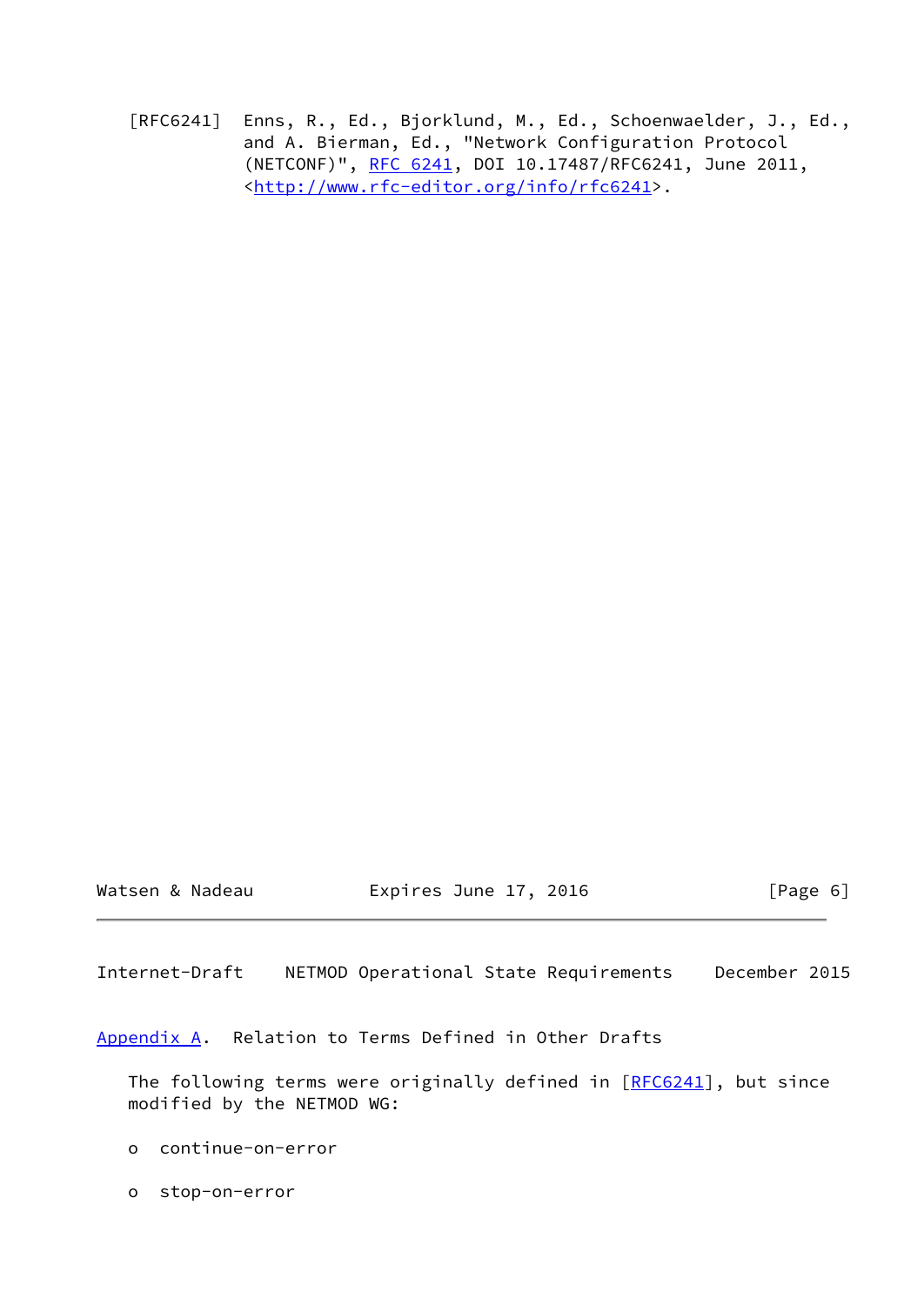o rollback-on-error

 The following terms were originally defined in [\[draft-openconfig-netmod-opstate-01\]](https://datatracker.ietf.org/doc/pdf/draft-openconfig-netmod-opstate-01), but since modified by the NETMOD WG:

- o Intended Configuration
- o Applied Configuration
- o Derived State

<span id="page-7-0"></span>[Appendix B.](#page-7-0) Relation to Requirements in Other Drafts

 The requirements in this document roughly map onto the requirements listed in [[draft-openconfig-netmod-opstate-01\]](https://datatracker.ietf.org/doc/pdf/draft-openconfig-netmod-opstate-01) and [\[draft-openconfig-netmod-model-structure-00\]](https://datatracker.ietf.org/doc/pdf/draft-openconfig-netmod-model-structure-00) as list below. Some liberty was taken to adjust the requirements based on what looked liked consensus from on list discussions:

- 1. [draft-openconfig-netmod-opstate-01,](https://datatracker.ietf.org/doc/pdf/draft-openconfig-netmod-opstate-01) [Section 3](#page-4-0)
- 2. [draft-openconfig-netmod-opstate-01,](https://datatracker.ietf.org/doc/pdf/draft-openconfig-netmod-opstate-01) Section 4.2
- 3. [draft-openconfig-netmod-opstate-01,](https://datatracker.ietf.org/doc/pdf/draft-openconfig-netmod-opstate-01) Section 4.3
- 4. [draft-openconfig-netmod-opstate-01,](https://datatracker.ietf.org/doc/pdf/draft-openconfig-netmod-opstate-01) Section 4.5
- 5. [draft-openconfig-netmod-model-structure-00](https://datatracker.ietf.org/doc/pdf/draft-openconfig-netmod-model-structure-00) (no section)

<span id="page-7-1"></span>[Appendix C.](#page-7-1) Open Issues

 All issues with this draft are tracked using GitHub issues. Please see:<https://github.com/netmod-wg/opstate-reqs/issues> to see currently opened issues.

Watsen & Nadeau **Expires June 17, 2016** [Page 7]

<span id="page-7-2"></span>Internet-Draft NETMOD Operational State Requirements December 2015